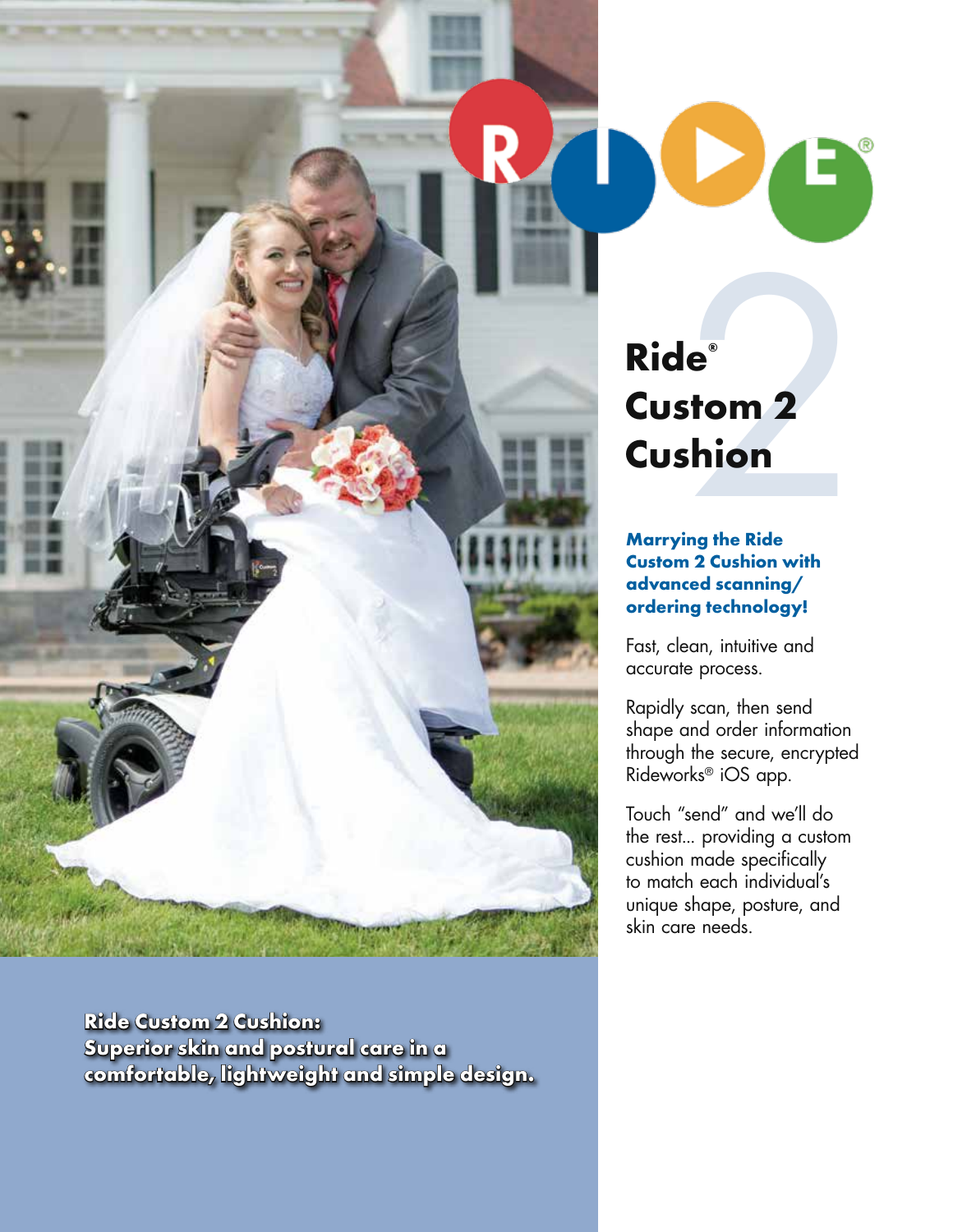# **It's all about contour…**

# **Ride Custom 2**







An optional ventilation channel provides even more airflow.

## **Helps protect skin and enhance posture**

Ride's patented and evidencebased mechanism of support helps to enhance sitting stability and performance, while reducing the dangerous forces of pressure and shear from at-risk bony prominences.

### **Lightweight**

About 1.8 pounds<sup>\*</sup>. A fraction of the weight of other cushions.

\*Weight of an average 16" by 16" size Ride Custom 2 Cushion.

Spacer fabric in cover.

### **Breathable**

Contours and spacer fabric cover promote airflow to help keep the sitter dry and comfortable in virtually any climate.

#### **Simple and adjustable**

Ride CAM® wedges can be used to adjust the contours to accommodate weight change, tissue atrophy, and postural change.

#### **Growable**

Cushion can be grown in width and length at a fraction of the cost of a new cushion.

Medicare HCPCS code E2609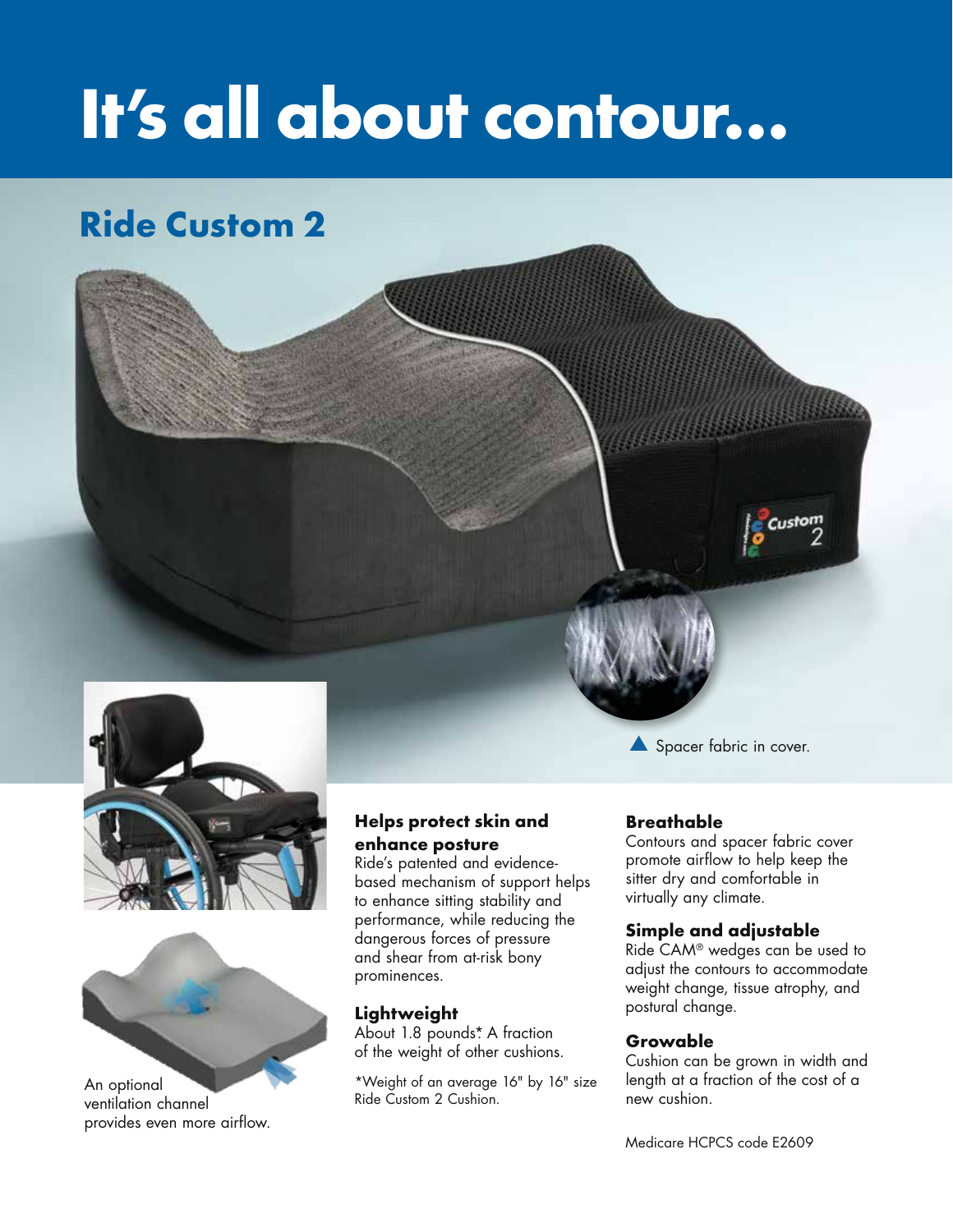# **RideWorks**®







# **Quick & Easy: Simulation, Scanning, and Ordering Process**



#### **No more plaster or impression foam simulators!**

**A** and vacuum system. The patent-Ride Custom 2 Cushion and Ride Custom Back simulation can be completed with a dual bead-bag pending Shape Capture Base, coupled with the seat bead-bag, helps to stabilize the pelvis while the bead-bag is malleable, and enhances shape accuracy. It also creates the necessary reference for the seat contour orientation. No need for laser levels, putty or roping.

#### **Fast, accurate and safe**

Capture shapes, draw trim-lines directly on the bead bags and then let the RideWorks scanner and app guide you through the rest. A fresh outer simulator bag for each simulation helps prevent crosscontamination and infection.

#### **RideWorks**

Ride's exclusive app organizes the process of client photos, scanning, and order form completion — all of which are then transmitted to Ride Designs via the internet with secure encryption.